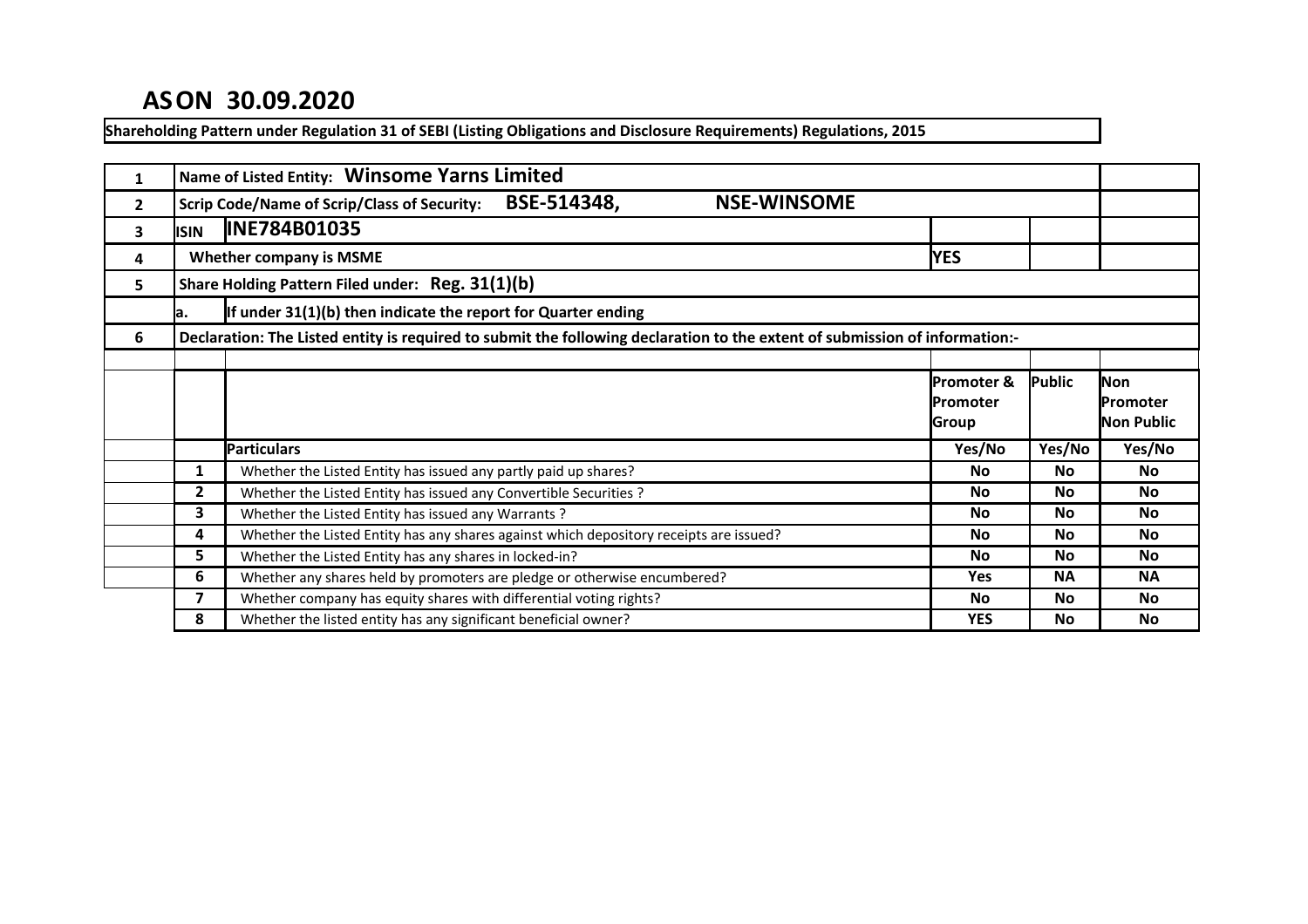# **AS ON 30.09.2020**

# **Winsome Yarns Limited TABLE-I**

**Table I - Summary Statement holding of specified securities**

| Category | Category of shareholder       | Number<br>lers | No. of fully<br>paid up equity Partly<br>shareholdİshares held | No. of<br>paid-up<br>equity<br>shares<br><b>I</b> held | INo. of<br>shares<br>underlyin<br><b>Depositor</b><br>Receipts | Total nos.<br>shares held    | lof total<br>lno. of<br>shares<br>(calculate<br>d as per | Sharehold Number of Voting Rights held in each class No. of<br>ing as a % of securities<br>No of Voting Rights |                       |          | Total as a $\int_{a}$<br>% of<br>$(A+B+C)$ | <b>Shares</b><br><b>Underlying assuming</b><br>Outstandin full<br>convertible of<br>securities | $\ln g$ , as a % shares<br>conversion No. (a)<br>convertible                  | As a % of $\sqrt{N}$ o. (a)<br>total<br><b>Shares</b> | Shareholdi Number of Locked in Number of Shares<br>pledged or otherwise<br>lencumbered | As a % of<br>total<br><b>Shares</b> | Number of<br>equity shares<br>held in<br>dematerialised<br>lform |
|----------|-------------------------------|----------------|----------------------------------------------------------------|--------------------------------------------------------|----------------------------------------------------------------|------------------------------|----------------------------------------------------------|----------------------------------------------------------------------------------------------------------------|-----------------------|----------|--------------------------------------------|------------------------------------------------------------------------------------------------|-------------------------------------------------------------------------------|-------------------------------------------------------|----------------------------------------------------------------------------------------|-------------------------------------|------------------------------------------------------------------|
|          |                               |                |                                                                |                                                        |                                                                |                              | SCRR,<br>1957)                                           | Class eg:                                                                                                      | <b>Class</b><br>eg: y | Total    |                                            | (including<br>Warrants)                                                                        | <b>securities</b><br>l as a<br>percentage<br>of diluted<br>Ishare<br>capital) | held(b)                                               |                                                                                        | held(b)                             |                                                                  |
| (1)      | (II)                          | (III)          | (IV)                                                           | (V)                                                    | (VI)                                                           | $(VII) = (IV)+(V)$<br>+ (VI) | (VIII)As a<br>% of<br>$(A+B+C2)$                         |                                                                                                                |                       | (IX)     |                                            | (X)                                                                                            | (XI) = (VII) +<br>(X) As a %<br>οf<br>$(A+B+C2)$                              | (XII)                                                 | (XIII)                                                                                 |                                     | (XIV)                                                            |
| (A)      | Promoter & Promoter Group     | я              | 27339609                                                       |                                                        |                                                                | 27339609                     |                                                          | 38.67 27339609                                                                                                 |                       | 27339609 | 38.67                                      |                                                                                                | 38.67                                                                         | 0.00                                                  | 25979609                                                                               | 36.74                               | 27339609                                                         |
| (B)      | lPublic                       | 13136          | 43367620                                                       |                                                        |                                                                | 43367620                     |                                                          | 61.33 43367620                                                                                                 |                       | 43367620 | 61.33                                      |                                                                                                | 61.33                                                                         | 0.00                                                  | <b>NA</b>                                                                              | <b>NA</b>                           | 42589873                                                         |
| (C)      | Non Promoter - Non Public     |                |                                                                |                                                        |                                                                |                              |                                                          |                                                                                                                |                       |          |                                            |                                                                                                |                                                                               | 0.00                                                  | <b>NA</b>                                                                              | <b>NA</b>                           |                                                                  |
| (C1)     | <b>Shares Underlying DRs</b>  |                |                                                                |                                                        |                                                                |                              | 0.00                                                     | 0l                                                                                                             |                       |          | 0.00                                       |                                                                                                | 0.00                                                                          | 0.00                                                  | <b>NA</b>                                                                              | <b>NA</b>                           |                                                                  |
| (C2)     | Shares Held By Employee Trust |                |                                                                |                                                        |                                                                |                              | 0.00                                                     | O                                                                                                              |                       |          | 0.00                                       |                                                                                                | 0.00                                                                          | 0.00                                                  | <b>NA</b>                                                                              | <b>NA</b>                           |                                                                  |
|          | Total                         | 13144          | 70707229                                                       |                                                        |                                                                | 70707229                     | 100.00                                                   | 0l                                                                                                             |                       | 70707229 | 100.00                                     |                                                                                                | 100.00                                                                        | 0.00                                                  | 25979609                                                                               | 36.74                               | 69929482                                                         |
|          |                               |                | $\Omega$                                                       |                                                        |                                                                |                              |                                                          |                                                                                                                |                       |          |                                            |                                                                                                |                                                                               |                                                       |                                                                                        |                                     |                                                                  |

Physical 777747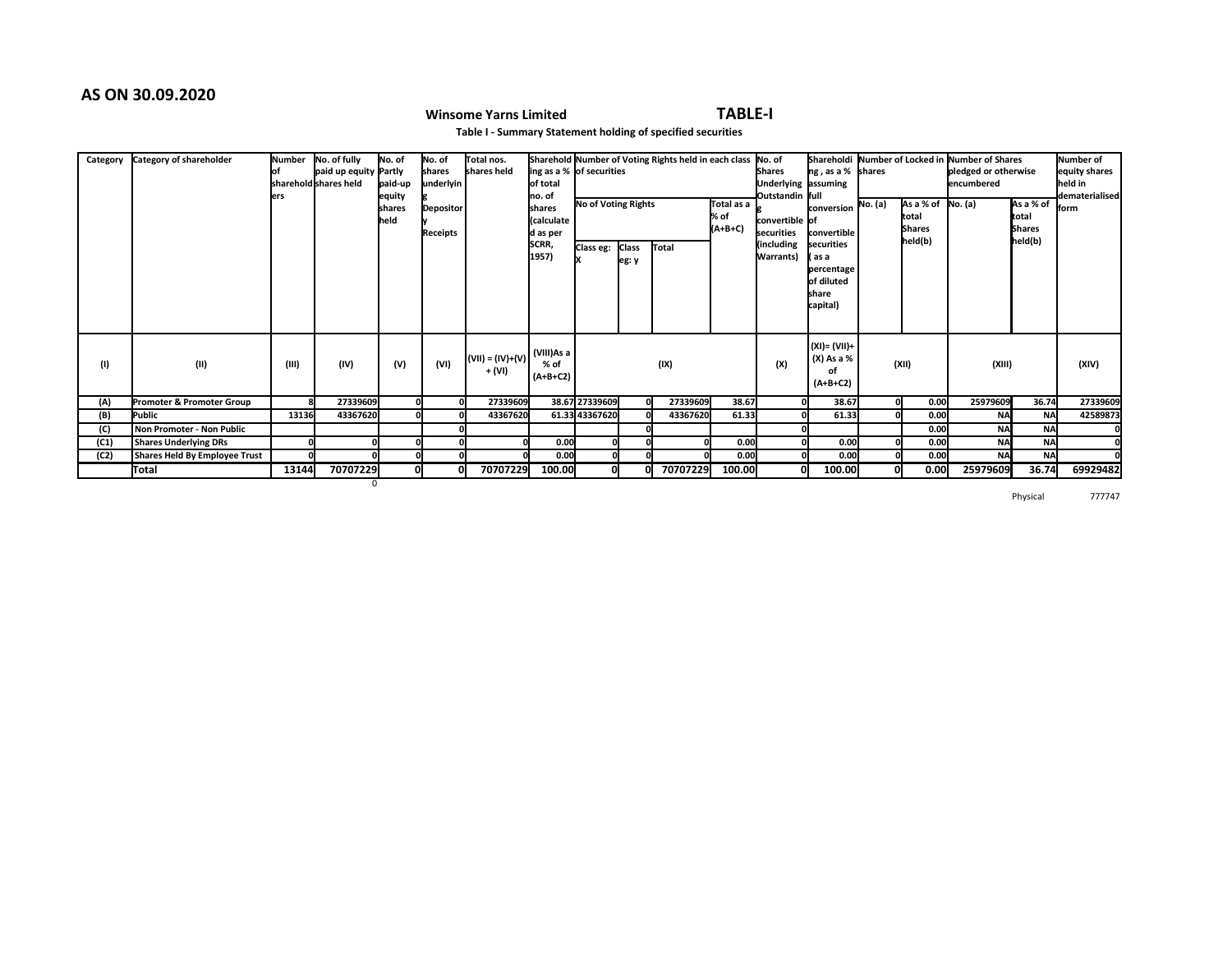# **AS ON 30.09.2020 WINSOME YARNS LIMITED TABLE-II**

### **Table II - Statement showing shareholding pattern of the Promoter and Promoter Group**

|                | Category & Name of the<br>shareholders                          | PAN        |                | Nos. of No. of fully                    | Partly<br>paid-up | No. of<br>shares | Total nos.<br>shares held    |                     | Sharehold Number of Voting Rights held in each class No. of<br>of securities |  |            |               | Shareholdi Number of Locked in       |                    | Number of Shares<br>pledged or otherwise |                             | Number of   |                          |                          |
|----------------|-----------------------------------------------------------------|------------|----------------|-----------------------------------------|-------------------|------------------|------------------------------|---------------------|------------------------------------------------------------------------------|--|------------|---------------|--------------------------------------|--------------------|------------------------------------------|-----------------------------|-------------|--------------------------|--------------------------|
|                |                                                                 |            | ers            | sharehold paid up equity<br>shares held | lequity           | underlyin        |                              | ing %<br>calculated |                                                                              |  |            |               | <b>Shares</b><br>Underlying assuming | ng, as a % shares  |                                          |                             | lencumbered |                          | equity shares<br>held in |
|                |                                                                 |            |                |                                         | shares<br>held    | <b>Depositor</b> |                              | as per<br>SCRR,     | No of Voting Rights                                                          |  |            | Total as a    | Outstandin full                      | conversion No. (a) |                                          | As a % of $\sqrt{N}$ o. (a) |             | As a % of                | dematerialised<br>form   |
|                |                                                                 |            |                |                                         |                   | v Receipts       |                              | 1957 As a           |                                                                              |  |            | % of          | convertible of                       |                    |                                          | total                       |             | total                    |                          |
|                |                                                                 |            |                |                                         |                   |                  |                              | % of<br>$(A+B+C2)$  |                                                                              |  |            | $(A+B+C)$     | securities<br>(including             | convertibl         |                                          | <b>Shares</b><br>held(b)    |             | <b>Shares</b><br>held(b) |                          |
|                |                                                                 |            |                |                                         |                   |                  |                              |                     | Class eg: X Class eg: y Total                                                |  |            |               | Warrants)                            | securities (       |                                          |                             |             |                          |                          |
|                |                                                                 |            |                |                                         |                   |                  |                              |                     |                                                                              |  |            |               |                                      | as a<br>percentage |                                          |                             |             |                          |                          |
|                |                                                                 |            |                |                                         |                   |                  |                              |                     |                                                                              |  |            |               |                                      | of diluted         |                                          |                             |             |                          |                          |
|                |                                                                 |            |                |                                         |                   |                  |                              |                     |                                                                              |  |            |               |                                      | share<br>capital)  |                                          |                             |             |                          |                          |
|                | (1)                                                             | (II)       | (III)          | (IV)                                    | (V)               | (VI)             | (VII) = (IV)+(V) (VIII) As a |                     |                                                                              |  | (IX)       |               | (X)                                  | $(XI) = (VII)$     | (XII)                                    |                             | (XIII)      |                          | (XIV)                    |
|                |                                                                 |            |                |                                         |                   |                  | + (VI)                       | % of<br>$(A+B+C2)$  |                                                                              |  |            |               |                                      | (X) As a %<br>of   |                                          |                             |             |                          |                          |
|                |                                                                 |            |                |                                         |                   |                  |                              |                     |                                                                              |  |            |               |                                      | $(A+B+C2)$         |                                          |                             |             |                          |                          |
| 1              | Indian                                                          |            |                |                                         |                   |                  |                              |                     |                                                                              |  |            |               |                                      |                    |                                          |                             |             |                          |                          |
| (a)            | Individuals / Hindu Undivided<br>Family                         |            | 6              | 162122                                  |                   |                  | 162122                       | 0.23                | 162122                                                                       |  | 162122     | 0.23          |                                      | 0.23               |                                          | 0.00                        | 162122      | 100.00                   | 162122                   |
|                | <b>SATISH BAGRODIA</b>                                          | ACUPB5163F |                | 42900                                   |                   |                  | 42900                        | 0.06                | 42900                                                                        |  | 42900      | 0.06          |                                      | 0.06               |                                          | 0.00                        | 42900       | 100.00                   | 42900                    |
|                | <b>MANISH BAGRODIA</b>                                          | ADLPB0308A |                | 52040                                   |                   |                  | 52040                        | 0.07                | 52040                                                                        |  | 52040      | 0.07          |                                      | 0.07               |                                          | 0.00                        | 52040       | 100.00                   | 52040                    |
|                | <b>ASHISH BAGRODIA</b>                                          | AEIPB4708E |                | 41400                                   |                   |                  | 41400                        | 0.06                | 41400                                                                        |  | 41400      | 0.06          |                                      | 0.06               |                                          | 0.00                        | 41400       | 100.00                   | 41400                    |
|                | <b>SHILPA BAGRODIA</b>                                          | ACTPB2420J |                | 12640                                   |                   |                  | 12640                        | 0.02                | 12640                                                                        |  | 12640      | 0.02          |                                      | 0.02               |                                          | 0.00                        | 12640       | 100.00                   | 12640                    |
|                | <b>SUDHA BAGRODIA</b>                                           | AEIPB4709F |                | 11142                                   |                   |                  | 11142                        | 0.02                | 11142                                                                        |  | 11142      | 0.02          |                                      | 0.02               |                                          | 0.00                        | 11142       | 100.00                   | 11142                    |
|                | <b>VANDYA BAGRODIA</b>                                          | ACUPB5164C |                | 2000                                    |                   |                  | 2000                         | 0.00                | 2000                                                                         |  | 2000       | 0.00          |                                      | 0.00               |                                          | 0.00                        | 2000        | 100.00                   | 2000                     |
| (b)            | Central Government / State<br>Government(s)                     |            |                |                                         |                   |                  |                              | 0.00                |                                                                              |  |            | 0.00          |                                      | 0.00               |                                          | 0.00                        |             | 0.00                     | o                        |
| (c)            | <b>Financial Institutions / Banks</b>                           |            |                |                                         |                   |                  |                              |                     |                                                                              |  |            |               |                                      |                    |                                          |                             |             |                          |                          |
| (d)<br>D.      | Any Other (Specify)<br><b>BODIES CORPORATES</b>                 |            | $\overline{2}$ | 27177487                                |                   |                  | 27177487                     |                     | 38.44 27177487                                                               |  | 0 27177487 | 38.44         |                                      | 38.44              |                                          | 0.00                        | 25817487    | 95.00                    | 27177487                 |
|                | <b>SHELL BUSINESS PVT. LTD</b>                                  | AADCS7199C |                | 21412414                                |                   |                  | 21412414                     |                     | 30.28 21412414                                                               |  | 0 21412414 | 30.28         |                                      | 30.28              |                                          | 0.00                        | 20721244    | 96.77                    | 21412414                 |
|                | <b>SATYAM COMBINES PVT. LTD</b>                                 | AAHCS6482N |                | 5765073                                 |                   |                  | 5765073                      | 8.15                | 5765073                                                                      |  | 5765073    | 8.15          |                                      | 8.15               |                                          | 0.00                        | 5096243     | 88.40                    | 5765073                  |
|                | Sub Total (A)(1)                                                |            | $\bf{8}$       | 27339609                                |                   |                  | 27339609                     |                     | 38.67 27339609                                                               |  | 0 27339609 | 38.67         |                                      | 38.67              |                                          | 0.00                        | 25979609    | 95.03                    | 27339609                 |
| $\overline{2}$ | Foreign                                                         |            |                |                                         |                   |                  |                              |                     |                                                                              |  |            |               |                                      |                    |                                          |                             |             |                          |                          |
| (a)            | Individuals (Non-Resident<br>Individuals / Foreign Individuals) |            | 0              |                                         |                   |                  |                              | 0.00                |                                                                              |  |            | 0.00          |                                      | 0.00               |                                          | 0.00                        |             | 0.00                     |                          |
|                |                                                                 |            |                |                                         |                   |                  |                              |                     |                                                                              |  |            |               |                                      |                    |                                          |                             |             |                          |                          |
| (b)            | Government                                                      |            | 0              |                                         |                   |                  |                              | 0.00                |                                                                              |  |            | 0.00          |                                      | 0.00               |                                          | 0.00                        |             | 0.00                     | $\Omega$                 |
| (c)            | Institutions                                                    |            | $\mathbf{0}$   |                                         |                   |                  |                              | 0.00                |                                                                              |  |            | 0.00          |                                      | 0.00               |                                          | 0.00                        |             | 0.00                     | o                        |
| (d)            | Foreign Portfolio Investor                                      |            | 0              |                                         |                   |                  |                              | 0.00                |                                                                              |  |            | 0.00          |                                      | 0.00               |                                          | 0.00                        |             | 0.00                     | $\Omega$                 |
| (e)            | Any Other (Specify)                                             |            | 0              |                                         |                   | $\mathbf{a}$     |                              | 0.00                |                                                                              |  |            | 0.00          |                                      | 0.00               |                                          | 0.00                        |             | 0.00                     | $\Omega$                 |
|                | Sub Total (A)(2)<br><b>Total Shareholding Of Promoter</b>       |            | 0<br>8         | 27339609                                |                   | $\mathbf{a}$     | 27339609                     | 0.00                | 38.67 27339609                                                               |  | 0 27339609 | 0.00<br>38.67 |                                      | 0.00<br>38.67      |                                          | 0.00<br>0.00                | 25979609    | 0.00                     | 27339609                 |
|                | And Promoter Group (A)= (A)(1)+<br>(A)(2)                       |            |                |                                         |                   |                  |                              |                     |                                                                              |  |            |               |                                      |                    |                                          |                             |             | 95.03                    |                          |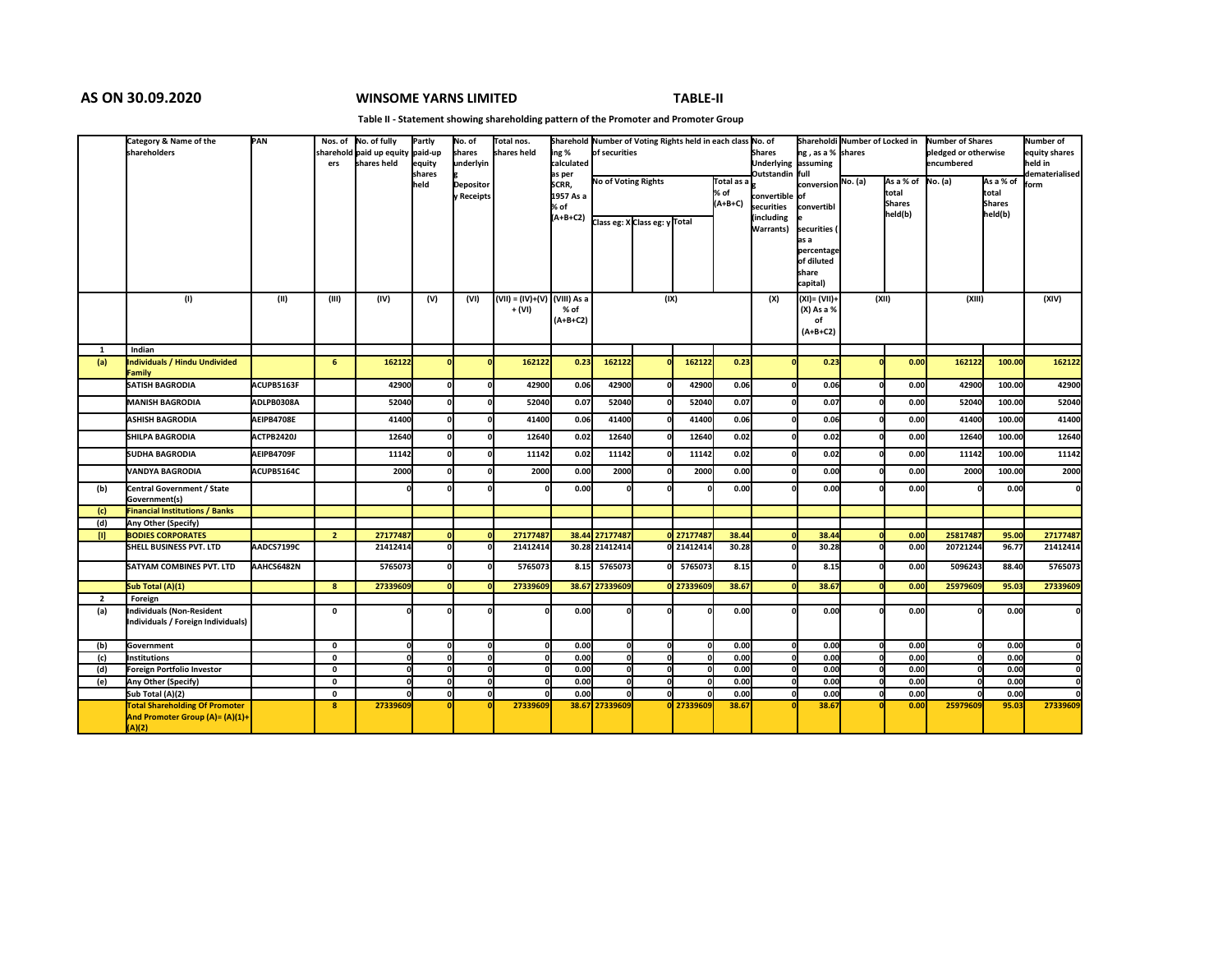## **AS ON 30.09.2020 WINSOME YARNS LIMITED TABLE-III**

### **Table III - Statement showing shareholding pattern of the Public shareholder**

|                         | Category & Name of the                | PAN        | Nos. of              | No. of fully paid Partly |            | No. of                 | Total nos.                   |             | Shareholdi Number of Voting Rights held in each class of |                 |          |            |              | No. of Shares Shareholding Number of Locked in Number of Shares |         |                          |                      |                          | Number of      |
|-------------------------|---------------------------------------|------------|----------------------|--------------------------|------------|------------------------|------------------------------|-------------|----------------------------------------------------------|-----------------|----------|------------|--------------|-----------------------------------------------------------------|---------|--------------------------|----------------------|--------------------------|----------------|
|                         | <b>shareholders</b>                   |            | shareholde up equity |                          | paid-up    | shares                 | shares held                  | ng %        | securities                                               |                 |          |            | Underlying   | as a %                                                          | shares  |                          | pledged or otherwise | equity shares            |                |
|                         |                                       |            | rs                   | shares held              | equity     | underlying             |                              | calculated  |                                                          |                 |          |            | Outstanding  | assuming full                                                   |         |                          | encumbered           |                          | held in        |
|                         |                                       |            |                      |                          |            | shares held Depository |                              | as per      |                                                          |                 |          |            | convertible  | conversion of                                                   |         |                          |                      |                          | dematerialised |
|                         |                                       |            |                      |                          |            | Receipts               |                              |             | SCRR, 1957 No of Voting Rights                           |                 |          | Total as a | securities   | convertible                                                     | No. (a) | As a % of                | No. (a)              | As a % of                | form           |
|                         |                                       |            |                      |                          |            |                        |                              | As a % of   |                                                          |                 |          | % of       | (including   | securities (as                                                  |         | total                    |                      | total                    |                |
|                         |                                       |            |                      |                          |            |                        |                              | $(A+B+C2)$  |                                                          |                 |          | $(A+B+C)$  | Warrants)    | a percentage<br>of diluted                                      |         | <b>Shares</b><br>held(b) |                      | <b>Shares</b><br>held(b) |                |
|                         |                                       |            |                      |                          |            |                        |                              |             | Class eg: X                                              | Class eg: Total |          |            |              | share capital)                                                  |         |                          |                      |                          |                |
|                         |                                       |            |                      |                          |            |                        |                              |             |                                                          |                 |          |            |              |                                                                 |         |                          |                      |                          |                |
|                         |                                       |            |                      |                          |            |                        |                              | (VIII) As a |                                                          |                 | (IX)     |            |              |                                                                 |         |                          |                      |                          |                |
|                         | (1)                                   | (11)       | (III)                | (IV)                     | (V)        | (VI)                   | $(VII) = (IV)+(V) +$<br>(VI) | % of        |                                                          |                 |          |            | (X)          | (XI)= (VII)+(X)<br>As a % of                                    |         | (XII)                    | (XIII)               |                          | (XIV)          |
|                         |                                       |            |                      |                          |            |                        |                              | $(A+B+C2)$  |                                                          |                 |          |            |              | $(A+B+C2)$                                                      |         |                          |                      |                          |                |
| 1                       | Institutions                          |            |                      |                          |            |                        |                              |             |                                                          |                 |          |            |              |                                                                 |         |                          |                      |                          |                |
| (a)                     | <b>Mutual Fund</b>                    |            | $\overline{2}$       | 11800                    | n          |                        | 11800                        | 0.02        | 11800                                                    |                 | 11800    | 0.02       |              | $\Omega$                                                        |         |                          | <b>NA</b>            | <b>NA</b>                | 11800          |
| (b)                     | Venture Capital Funds                 |            | $\mathbf{0}$         |                          |            |                        |                              |             |                                                          |                 |          |            |              | n                                                               |         |                          | <b>NA</b>            | <b>NA</b>                |                |
| (c)                     | Alternate Investment Funds            |            | $\mathbf{0}$         | n                        |            |                        |                              | 0           |                                                          |                 |          |            | $\Omega$     | $\Omega$                                                        |         |                          | <b>NA</b>            | <b>NA</b>                |                |
| (d)                     | <b>Foreign Venture Capital</b>        |            | $\mathbf 0$          |                          |            |                        |                              |             |                                                          |                 |          |            |              |                                                                 |         |                          | <b>NA</b>            | <b>NA</b>                |                |
|                         | Investors                             |            |                      |                          |            |                        |                              |             |                                                          |                 |          |            |              |                                                                 |         |                          |                      |                          |                |
| (e)                     | <b>Foreign Portfolio Investor</b>     |            | $\overline{2}$       | 9155403                  | $\Omega$   |                        | 9155403                      | 12.95       | 9155403                                                  |                 | 9155403  | 12.95      | $\Omega$     | $\Omega$                                                        |         |                          | <b>NA</b>            | <b>NA</b>                | 9155403        |
|                         | <b>ASPIRE EMERGING FUND</b>           | AALCA5544M |                      | 6355403                  |            |                        | 6355403                      | 8.99        | 6355403                                                  |                 | 6355403  |            |              | n                                                               |         |                          | <b>NA</b>            | <b>NA</b>                | 6355403        |
|                         | <b>CAPSTON CAPITAL PARTNERS</b>       | AAGCC4291E |                      | 2800000                  |            |                        | 2800000                      | 3.96        | 2800000                                                  |                 | 2800000  |            | n            | $\Omega$                                                        |         |                          | <b>NA</b>            | <b>NA</b>                | 2800000        |
| (f)                     | Financial Institutions / Banks        |            | 1                    | 7800                     | n          |                        | 7800                         | 0.01        | 7800                                                     |                 | 7800     |            | $\Omega$     | 0                                                               |         |                          | <b>NA</b>            | <b>NA</b>                | 7800           |
| (g)                     | <b>Insurance Companies</b>            |            | $\mathbf 0$          |                          |            |                        |                              |             |                                                          |                 |          |            | $\Omega$     | $\Omega$                                                        |         |                          | <b>NA</b>            | <b>NA</b>                |                |
| (h)                     | <b>Provident Funds/ Pension Funds</b> |            | $\mathbf 0$          |                          |            |                        |                              |             |                                                          |                 |          |            |              |                                                                 |         |                          | <b>NA</b>            | <b>NA</b>                | ΩI             |
|                         |                                       |            |                      |                          |            |                        |                              |             |                                                          |                 |          |            |              |                                                                 |         |                          |                      |                          |                |
| (i)                     | Any Other (Specify)                   |            | $\mathbf 0$          |                          | n          |                        |                              | n           |                                                          |                 |          |            | 0            | $\Omega$                                                        |         |                          | <b>NA</b>            | <b>NA</b>                |                |
|                         | Sub Total (B)(1)                      |            | 5                    | 9175003                  |            |                        | 9175003                      | 12.98       | 9175003                                                  |                 | 9175003  | 12.98      |              |                                                                 |         |                          | <b>NA</b>            | <b>NA</b>                | 9175003        |
| $\overline{2}$          | <b>Central Government/ State</b>      |            |                      |                          |            |                        |                              |             |                                                          |                 |          |            |              |                                                                 |         |                          |                      |                          |                |
|                         | Government(s)/ President of           |            |                      |                          |            |                        |                              |             |                                                          |                 |          |            |              |                                                                 |         |                          |                      |                          |                |
|                         | India                                 |            |                      |                          |            |                        |                              |             |                                                          |                 |          |            |              |                                                                 |         |                          |                      |                          |                |
|                         | Sub Total (B)(2)                      |            | $\mathbf{0}$         | $\overline{0}$           | $\sqrt{2}$ |                        |                              |             | $\sqrt{2}$                                               |                 |          |            |              | n                                                               |         |                          | <b>NA</b>            | <b>NA</b>                |                |
| $\overline{\mathbf{3}}$ | <b>Non-Institutions</b>               |            |                      |                          |            |                        |                              |             |                                                          |                 |          |            |              |                                                                 |         |                          |                      |                          |                |
| (a)                     | <b>I</b> Individuals                  |            |                      |                          |            |                        |                              |             |                                                          |                 |          |            |              |                                                                 |         |                          |                      |                          |                |
|                         | i. Individual shareholders holding    |            | 12561                | 10428351                 |            |                        | 10428351                     | 14.75       | 10428351                                                 |                 | 10428351 | 14.75      |              |                                                                 |         |                          | <b>NA</b>            | <b>NA</b>                | 9692104        |
|                         | nominal share capital up to Rs. 2     |            |                      |                          |            |                        |                              |             |                                                          |                 |          |            |              |                                                                 |         |                          |                      |                          |                |
|                         | lakhs.                                |            |                      |                          |            |                        |                              |             |                                                          |                 |          |            |              |                                                                 |         |                          |                      |                          |                |
|                         | ii. Individual shareholders           |            | 157                  | 12087380                 | n          |                        | 12087380                     | 17.09       | 12087380                                                 |                 | 12087380 | 17.09      |              | n                                                               |         |                          | <b>NA</b>            | <b>NA</b>                | 12087380       |
|                         | holding nominal share capital in      |            |                      |                          |            |                        |                              |             |                                                          |                 |          |            |              |                                                                 |         |                          |                      |                          |                |
|                         | excess of Rs. 2 lakhs.                |            |                      |                          |            |                        |                              |             |                                                          |                 |          |            |              |                                                                 |         |                          |                      |                          |                |
| (b)                     | <b>NBFCs registered with RBI</b>      |            | $\mathbf 0$          | n                        | n          |                        |                              | o           |                                                          | O               | O        |            | $\mathbf{0}$ | 0l                                                              |         |                          | <b>NA</b>            | <b>NA</b>                |                |
| (c)                     | <b>Employee Trusts</b>                |            | $\mathbf{0}$         |                          |            |                        |                              |             |                                                          |                 |          |            |              | $\Omega$                                                        |         |                          | <b>NA</b>            | <b>NA</b>                |                |
| (d)                     | <b>Overseas Depositories (holding</b> |            | $\mathbf{0}$         |                          |            |                        |                              |             |                                                          |                 |          |            |              |                                                                 |         |                          | <b>NA</b>            | <b>NA</b>                |                |
|                         | DRs) (balancing figure)               |            |                      |                          |            |                        |                              |             |                                                          |                 |          |            |              |                                                                 |         |                          |                      |                          |                |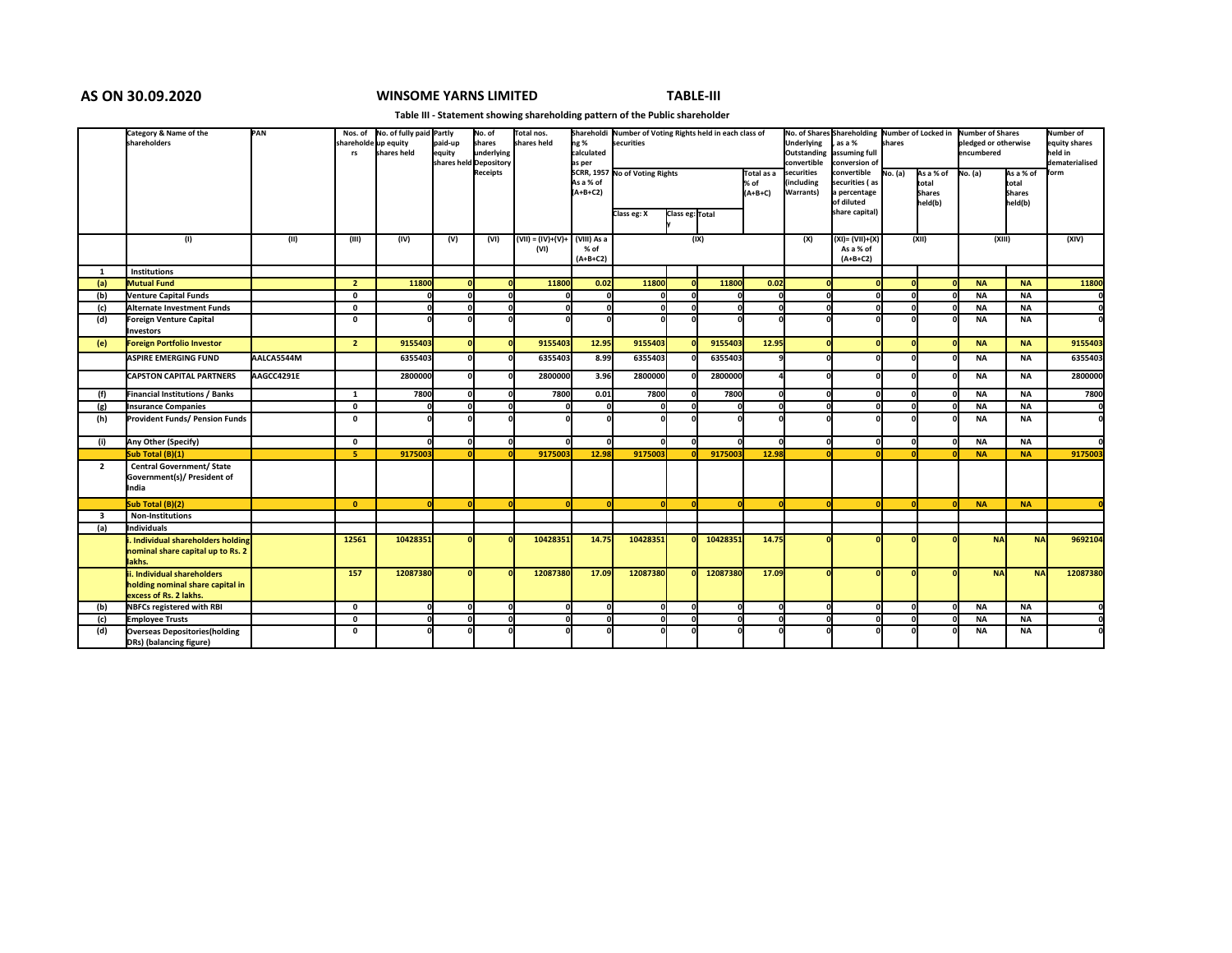**Table III - Statement showing shareholding pattern of the Public shareholder**

|            | Any Other (Specify)                                      |            | 413   | 11676886 |  | 11676886 | 16.51 | 11676886 | 11676886 | 16.51 |  |  | <b>NA</b> | <b>NA</b> | 11635386 |
|------------|----------------------------------------------------------|------------|-------|----------|--|----------|-------|----------|----------|-------|--|--|-----------|-----------|----------|
|            | <b>Trusts</b>                                            |            |       | 858446   |  | 858446   | 1.21  | 858446   | 858446   | 1.21  |  |  | <b>NA</b> | <b>NA</b> | 858446   |
|            | <b>ACHIN VYAPAAR PVT. LTD</b>                            | AACCA1918L |       | 858346   |  | 858346   | 1.21  | 858346   | 858346   | 1.21  |  |  | <b>NA</b> | <b>NA</b> | 858346   |
|            | <b>Hindu Undivided Family</b>                            |            | 147   | 1313831  |  | 1313831  | 1.86  | 1313831  | 1313831  | 1.86  |  |  | <b>NA</b> | <b>NA</b> | 1313831  |
| m          | Non Resident Indian                                      |            | 142   | 466054   |  | 466054   | 0.66  | 466054   | 466054   | 0.66  |  |  | <b>NA</b> | <b>NA</b> | 429154   |
| [IV]       | <b>Unclaimed or Suspense Account</b>                     |            |       | 297100   |  | 297100   | 0.42  | 297100   | 297100   | 0.42  |  |  | <b>NA</b> | <b>NA</b> | 297100   |
|            | <b>Clearing Member</b>                                   |            |       | 11290    |  | 11290    | 0.02  | 11290    | 11290    | 0.02  |  |  | <b>NA</b> | <b>NA</b> | 11290    |
| <b>IVI</b> | <b>Bodies Corporate</b>                                  |            | 116   | 8730165  |  | 8730165  | 12.35 | 8730165  | 8730165  | 12.35 |  |  | <b>NA</b> | <b>NA</b> | 8725565  |
|            | Sub Total (B)(3)                                         |            | 13131 | 34192617 |  | 34192617 | 48.36 | 34192617 | 34192617 | 48.36 |  |  | <b>NA</b> | <b>NA</b> | 33414870 |
|            | Total Public Shareholding (B)=<br>$(B)(1)+(B)(2)+(B)(3)$ |            | 13136 | 43367620 |  | 43367620 | 61.33 | 43367620 | 43367620 | 61.33 |  |  | <b>NA</b> | <b>NA</b> | 42589873 |
|            |                                                          |            |       |          |  |          |       |          |          |       |  |  |           |           |          |

| <b>Unclaimed Details</b>                                              |                   |                               |                                                                                                                                          |
|-----------------------------------------------------------------------|-------------------|-------------------------------|------------------------------------------------------------------------------------------------------------------------------------------|
| demat/unclaimed suspense account, voting rights which are frozen etc. |                   |                               | Details of Shares which remain unclaimed may be given hear along with details such as number of shareholders, outstanding shares held in |
| No. of shareholders                                                   | No of Shares held | Voting right which are frozen |                                                                                                                                          |
| 1420                                                                  | 297100            | 297100                        |                                                                                                                                          |

## **Winsome Yarns Limited TABLE IV**

**Table IV - Statement showing shareholding pattern of the Non Promoter- Non Public shareholder**

| Category & Name of the               | PAN  | Nos. of | No. of fully                     | Partly                 | No. of                         | Total nos.                           |                 | Sharehold Number of Voting Rights held in each class of No. of |              |       |            |                                            | Shareholdin Number of Locked |           |                     | Number of Shares     |               | Number of      |
|--------------------------------------|------|---------|----------------------------------|------------------------|--------------------------------|--------------------------------------|-----------------|----------------------------------------------------------------|--------------|-------|------------|--------------------------------------------|------------------------------|-----------|---------------------|----------------------|---------------|----------------|
| shareholders                         |      |         | sharehold paid up equity paid-up |                        | shares                         | shares held                          | ing %           | <b>securities</b>                                              |              |       |            | <b>Shares</b>                              | g, as a %                    | in shares |                     | pledged or otherwise |               | equity shares  |
|                                      |      | ers     | shares held                      | equity                 | underlyin                      |                                      | calculated      |                                                                |              |       |            | Underlying assuming                        |                              |           |                     | lencumbered          |               | held in        |
|                                      |      |         |                                  | <b>Ishares</b><br>held |                                |                                      | as per<br>SCRR, | No of Voting Rights                                            |              |       | Total as a | Outstanding full<br>convertible conversion |                              | No. (a)   | As a % of $No. (a)$ |                      | As a % of     | dematerialised |
|                                      |      |         |                                  |                        | <b>Depositor</b><br>v Receipts |                                      |                 | 1957 As a Class eg: X                                          | <b>Class</b> | Total | % of       | securities                                 | Inf                          |           | Itotal              |                      | total         | lform          |
|                                      |      |         |                                  |                        |                                |                                      | % of            |                                                                | leg: y       |       | $(A+B+C)$  | (including                                 | convertible                  |           | <b>Shares</b>       |                      | <b>Shares</b> |                |
|                                      |      |         |                                  |                        |                                |                                      | $(A+B+C2)$      |                                                                |              |       |            | Warrants)                                  | securities                   |           | held(b)             |                      | held(b)       |                |
|                                      |      |         |                                  |                        |                                |                                      |                 |                                                                |              |       |            |                                            | (as a                        |           |                     |                      |               |                |
|                                      |      |         |                                  |                        |                                |                                      |                 |                                                                |              |       |            |                                            | percentage                   |           |                     |                      |               |                |
|                                      |      |         |                                  |                        |                                |                                      |                 |                                                                |              |       |            |                                            | of diluted<br>share          |           |                     |                      |               |                |
|                                      |      |         |                                  |                        |                                |                                      |                 |                                                                |              |       |            |                                            | capital)                     |           |                     |                      |               |                |
|                                      |      |         |                                  |                        |                                |                                      |                 |                                                                |              |       |            |                                            |                              |           |                     |                      |               |                |
|                                      |      |         |                                  |                        |                                | $ (VII)=(IV)+(V) $ $(VIII)$ As a $ $ |                 |                                                                |              |       |            |                                            | (XI)= (VII)+                 |           |                     |                      |               |                |
| (1)                                  | (11) | (III)   | (IV)                             | (V)                    | (VI)                           | + (VI)                               |                 |                                                                |              | (IX)  |            | (X)                                        | $(X)$ As a % of              |           | (XII)               | (XIII)               |               | (XIV)          |
|                                      |      |         |                                  |                        |                                |                                      | $(A+B+C2)$      |                                                                |              |       |            |                                            | $(A+B+C2)$                   |           |                     |                      |               |                |
| <b>Custodian/DR Holder</b>           |      |         |                                  |                        |                                |                                      |                 |                                                                |              | ΩI    |            |                                            |                              |           |                     | 0NA                  | <b>NA</b>     |                |
| <b>Employee Benefit Trust (under</b> |      |         |                                  |                        |                                |                                      |                 |                                                                |              |       |            |                                            |                              |           |                     |                      |               |                |
| SEBI (Share based Employee           |      |         |                                  |                        |                                |                                      |                 |                                                                |              |       |            |                                            |                              |           |                     |                      |               |                |
| Benefit) Regulations, 2014)          |      |         |                                  |                        |                                |                                      |                 |                                                                |              |       |            |                                            |                              |           |                     | <b>ONA</b>           | <b>NA</b>     |                |
| Total Non-Promoter- Non Public       |      |         |                                  |                        |                                |                                      |                 |                                                                |              |       |            |                                            |                              |           |                     |                      |               |                |
| Shareholding $(C) = (C)(1)+(C)(2)$   |      |         |                                  |                        |                                |                                      |                 |                                                                |              |       |            |                                            |                              |           |                     | 0NA                  | <b>NA</b>     |                |

**for WINSOME YARNS LIMITED**

**Company Secretary AMAN PRIYA**